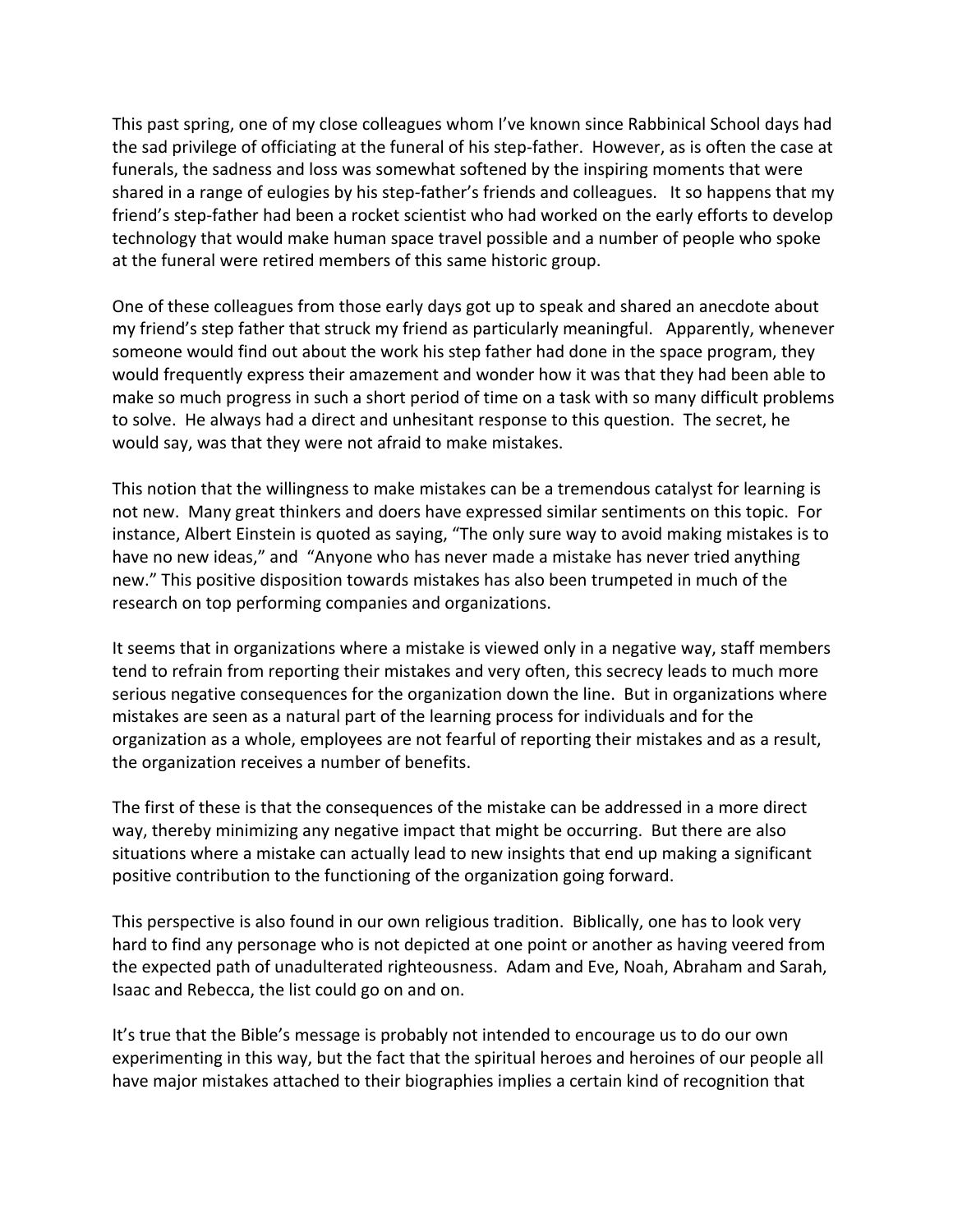part of what makes these characters worthy of our admiration is the very fact that they dealt with the consequences of their decisions and were able to grow from the experience.

Even with all of this philosophical, pragmatic and religious support for the normalcy and even the
potential
usefulness
of
the
chaos
that
making
mistakes
can
sometimes
create,
it
seems
that this mistake-friendly attitude is still surprisingly rare in much of the organizational world, perhaps most strikingly and for our purposes, most importantly, in that particular corner of the organizational
world
occupied
by
religious
communities.

It has been noted by many who study contemporary religious institutions that religious communities
face
some
unique
challenges
when
dealing
with
the
reality
of
human
fallibility. This may initially sound surprising or counter-intuitive since so much of religious life and language is geared towards acknowledging, and helping people contend with, the many levels of imperfection in our world, including our own behavior and that of others. Yet, at the same time, religious communities are also widely considered the guardians of the deepest virtues of the human spirit and consciously aspire to embody these virtues within the collective
life
of
the
institution.

In the face of this powerful idealistic side of religious communities, the inevitable missteps or moments
of
blindness,
or
unexpected
sharp
words
that
do
come
about,
often
engender
a greater
degree
of
shock
and
disappointment
on
the
part
of
community
members
than
would
be the
case
in
other
contexts. And
yet,
at
the
same
time
most
members
of
religious
communities would certainly embrace the notion that everyone has their fallibilities and blind spots, and would insist that their community is meant for all who wish to be involved.

This combination of commitments that exists within religious communities where there is both empathy for human limitation at the level of the individual, and also aspiration towards an almost messianic ideal at the level of the collective, is known in the literature of organizational dynamics, as a polarity. Polarities are pairs of values or commitments within an institution that both balance one another and can also feel as if they are in tension with one another. There are often vocal sub-groups that push for emphasis on one pole at the expense of the other, but the reality is that if the community tilts too strongly in either direction, it will likely result in institutional imbalance and ill health. In fact, both ends of the polarity need to be recognized and
nurtured
in
order
for
the
organization
to
flourish.

One
clear
example
from
the
life
of
many
religious
communities
is
the
polarity
of
tradition
and innovation. To
put
this
into
terms
with
which
we
are
familiar,
when
someone
comes
forward with an idea for a new Shabbat service format, or a new adult education program, do we tend to see that as a threat to what is reliable and familiar, or do we tend to see it as an opportunity to create excitement and stretch ourselves in important ways? As with all polarities, both perspectives
hold
pieces
of
truth
and
need
to
be
acknowledged.

The
same
could
be
said
for other
common
congregational
polarities
such
as
in‐reach
vs.
outreach
or
leadership
vs. management.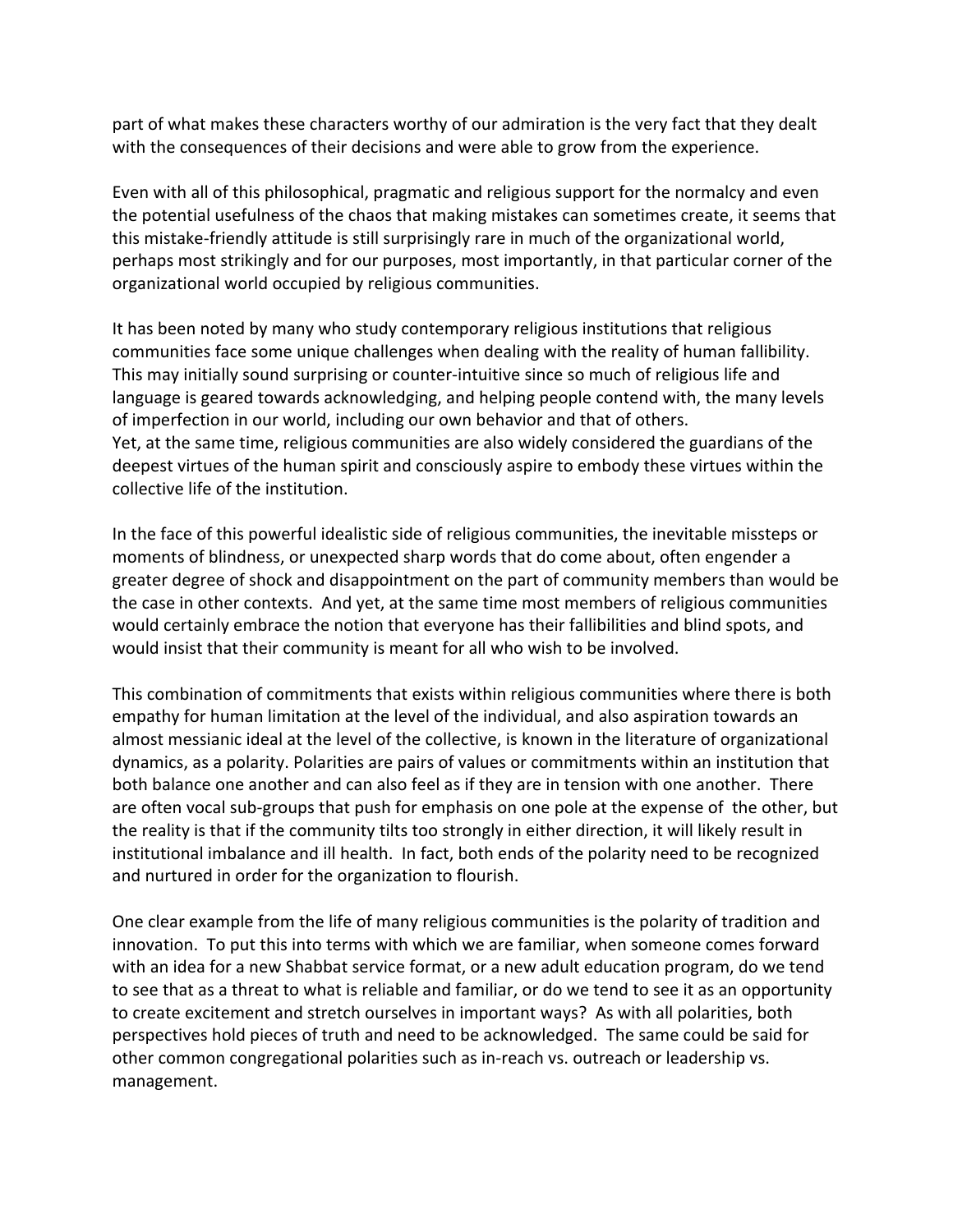However, the polarity we are focusing on here may be the most fundamental polarity that exists within religious communities. We have our implicit and explicit communal ideals on one hand and empathy with human imperfection in both abstract and concrete terms on the other. This
polarity
can
get
activated
in
a
number
of
different
ways.

When conflict erupts over two equally important communal values, that situation itself can feel to some like a betrayal of the mission of the religious community, in other words, a collective mistake that requires redress and resolution at the soonest possible moment. In this context, the
entire
membership
may
be
seen
as
bearing
responsibility
for
the
deviation
from
its
stated commitments.

Or when there is a perception that a particular individual or group of individuals has acted in ways that are seen as contrary to the accepted values and spirit of the community. Or simply when someone fails to follow through on a commitment, or makes a choice that some see as illconsidered. What we ideally want to be able to do in these situations is hold on to both ends of
the
polarity
as
we
work
towards
a
thoughtful
and
healthy
response.
What
does
it
look
like
to do
this?

We must strive both to honor and affirm the inspiring vision that we have set for ourselves and simultaneously, we must continue to embrace the awareness that each one of us will, at one time or another, in one way or another, fail to live up to that very same vision. If we let go of either end of this polarity, we risk doing damage to one another and to the community as a whole. If we hold on only to the pole of vision and values, we risk slipping into condemnation and self-righteousness, and if we hold on only to the pole of empathy and compassion for human imperfection, we risk making a mockery of our highest aspirations.

This is, as we all know, a pretty tall order. But isn't this really the heart of what religious community
is
all
about?

It is definitely wonderful and energizing when we experience success and can celebrate with one another, and we should be thankful for the many opportunities we have to do so, but I think the true measure of who we are together is how we handle one another when things are not
going
smoothly.

Do we engage each other in conversation around our differences, or do we pull back into enclaves that only reinforce our own perspectives? Do we assume that we have all of the relevant
information,
or
do
we
cultivate
our
curiosity
and
seek
out
elements
of
context
that may shine new light on thinking or behavior that strike us as problematic? And, if we attempt to give constructive feedback to one another, how careful are we about the timing, language and affect of our delivery? After all, the sages of the Talmud said on more than one occasion that
the
skills
of
giving
and
receiving
feedback
are
two
of
the
rarest
and
most
difficult
to develop
among
the
human
virtues.